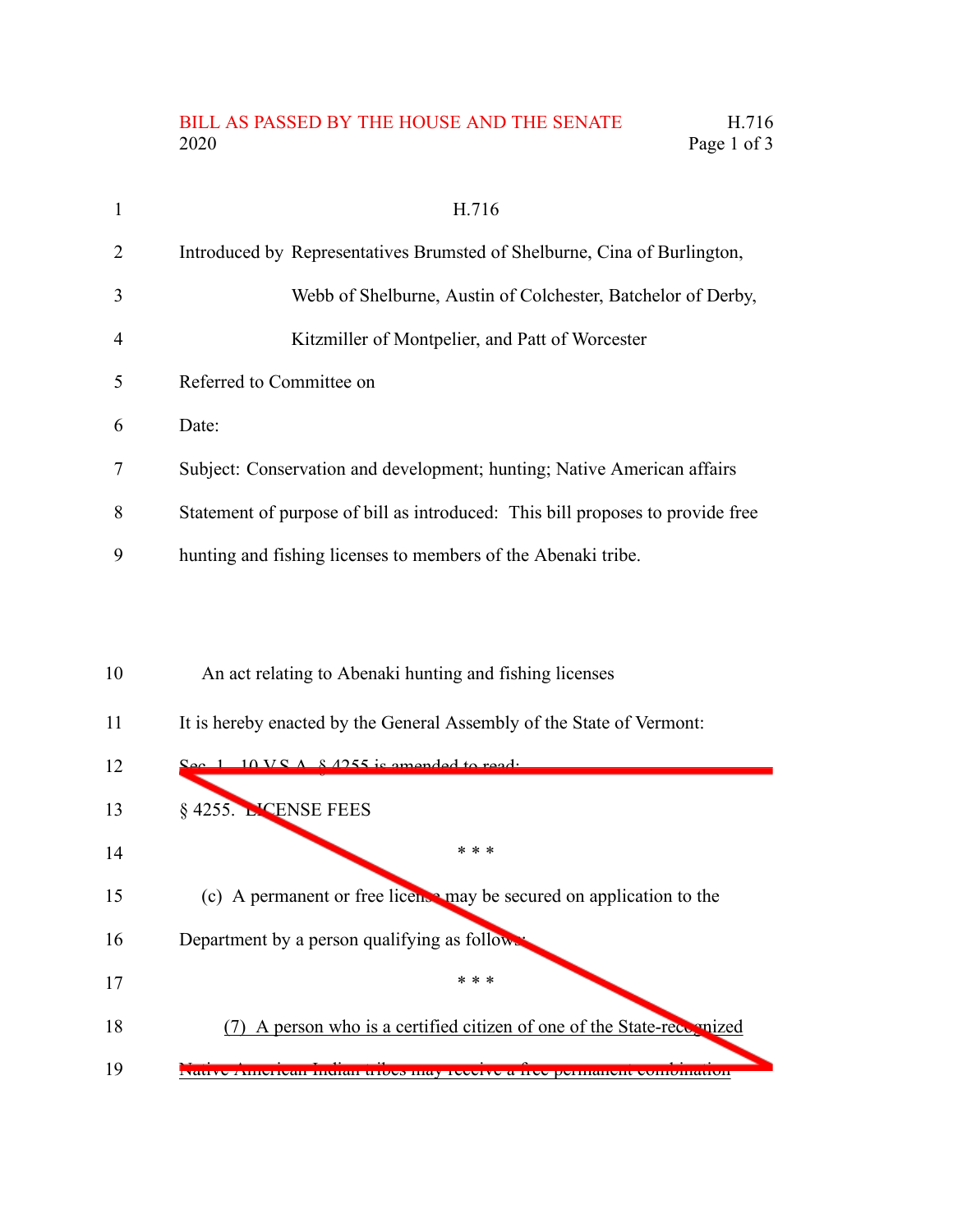

*(c) A permanent or free license may be secured on application to the Department by a person qualifying as follows:*

*\* \* \**

*(7) A person who is a certified citizen of one of the State-recognized Native American Indian tribes may receive a free permanent combination hunting and fishing license upon submission of a current and valid tribal identification card or if the person is a minor, upon written certification from the minor's parent or guardian that the minor is a citizen of the Staterecognized Native American Indian tribes.*

*\* \* \**

*Sec. 2. REPORT*

*On or before January 15, 2022, the Commissioner of Fish and Wildlife shall report to the House Committee on Natural Resources, Fish, and Wildlife and the Senate Committee on Natural Resources and Energy the number of licenses issued pursuant to 10 V.S.A. § 4255(c)(7).*

*Sec. 3. EFFECTIVE DATE*

*This act shall take effect on July 1, 2020.*

*Sec. 1. 10 V.S.A. § 4255 is amended to read:*

*§ 4255. LICENSE FEES*

*\* \* \**

*(c) A permanent or free license may be secured on application to the Department by a person qualifying as follows:*

*\* \* \**